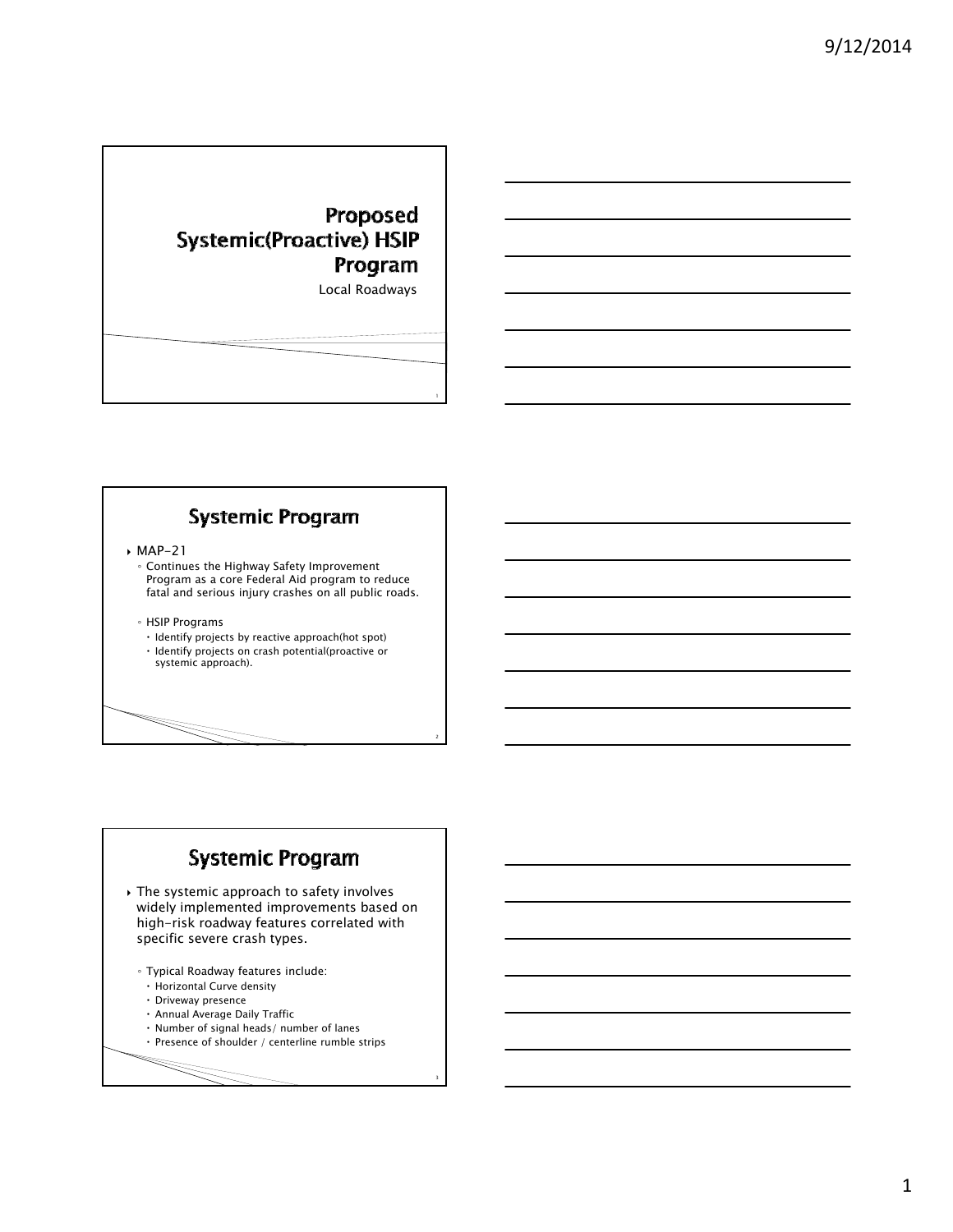#### **Systemic Program**

- Data driven
- Analytical techniques to identify site corridors
- $\rightarrow$  Approach recommends safety project improvements not typically identified through spot investigations.

4

5

6

# **Systemic Program**

- Typical severe crash types targeted:
	- Rural Crashes
	- Road Departure
	- Road Departure on Horizontal Curves
	- $\cdot$  Intersection
	- $\cdot$  Head on
	- Urban Crashes
	- $\cdot$  Pedestrian
	- $\cdot$  Intersection

### **Systemic Program**

Potential Types of Countermeasures

◦ Roadway

- Shoulder/edge line rumble strips Centerline rumble strips
- 
- 
- Install / Upgrade larger and additional warning signs Delineation Road Diet(striping only)
- Signalized Intersections Pedestrian countdown heads
- 
- 
- Improve Signal hardware<br>• Provide Left turn phase (left turn lane already exists)<br>• Install advance stop bar before crosswalk(bicycle box)
- 
- 。 Non–Signalized Intersections<br>• Install/upgrade larger or additional stop signs or other intersection<br>warning signs<br>• Upgrade / enhance /install pedestrian crosswalks
	-